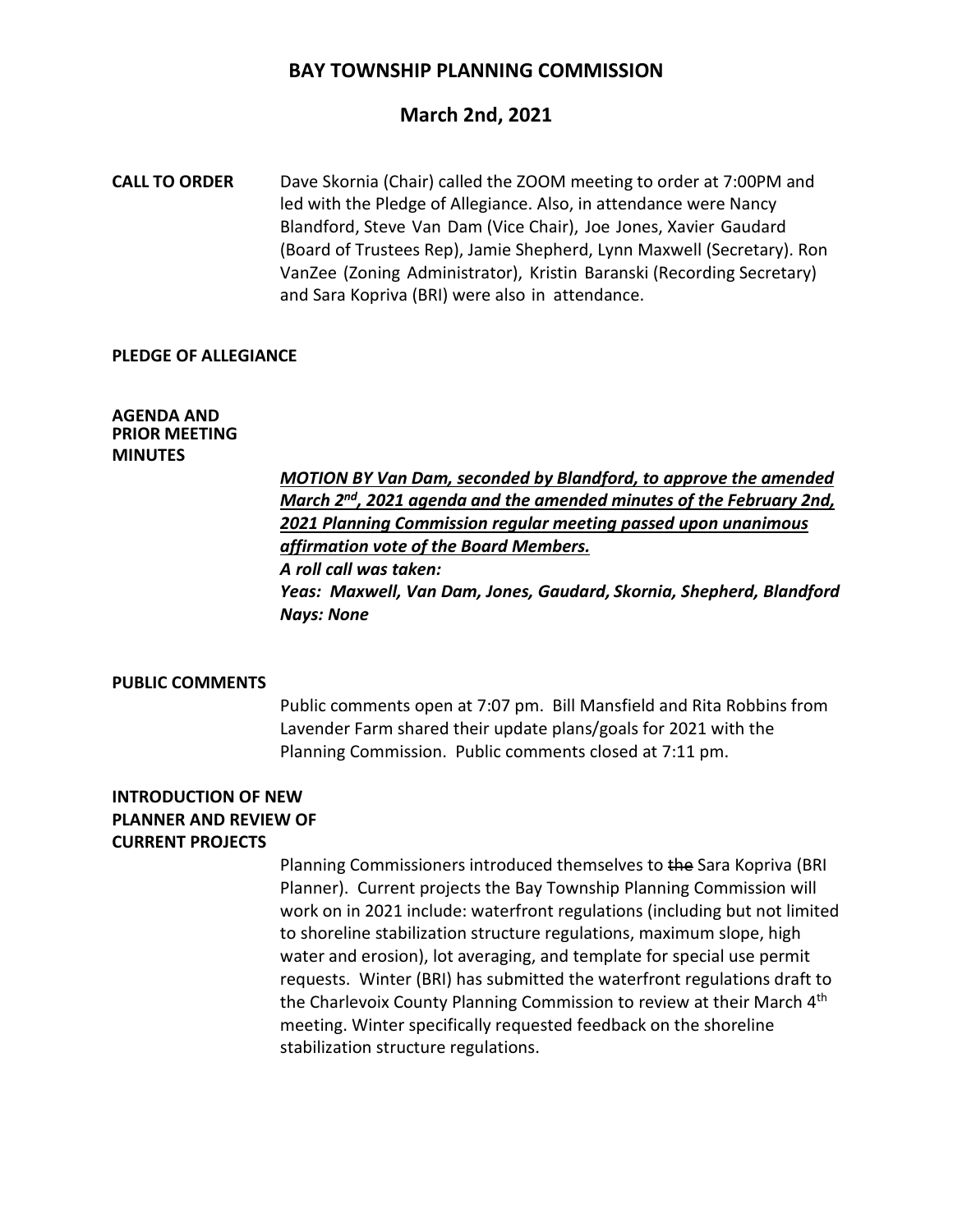# **BAY TOWNSHIP PLANNING COMMISSION**

# **March 2nd, 2021**

## **YEARLY REVIEW OF MASTER PLAN GOALS**

Bay Township Planning Commissioners did a yearly review of the Master Plan Goals to identify objectives as "not applicable" or "ongoing" to best guide future development and perseveration of Bay Township. Goals were broken into three broad categories:

- 1. Infrastructure and Services
	- Improve and maintain the County's road**s** within the Township to provide safe access for all users
	- Provide high quality trails, parks and other recreational amenities for residents and visitors
	- Support high quality public facilities and services to meet the growing needs of the Township's residents and visitors
- 2. Natural Resources
	- Protect sensitive environmental resources including, but not limited to steep slopes, wetlands, wildlife habitat, springs, waterways and shorelines
	- Protect and promote the use of agricultural lands and activities within Bay Township
- 3. Development
	- Plan for development that preserves the Township's rural character
	- Encourage a broad range of housing that meets the varying economic, lifestyle and stage of life needs of the community residents while protecting natural resources

## **SPECIAL USE PERMIT PUBLIC HEARING GUIDELINES**

Gaudard presented guideline for a special use permit request process. The intention for the guidelines is as follows:

- Prepare applicants while completing the application
- Bay Township ordinance has been complied **compiled** into one document for Planning Commission for review of case
- Agreed upon verbiage for consideration (yes or no/met or not met)
- Will include what decision was based upon (specific reason for denial)
- Guidelines could be supplied at time of application/emailed/available on website

#### **ZONING ADMINISTRATOR REPORT:**